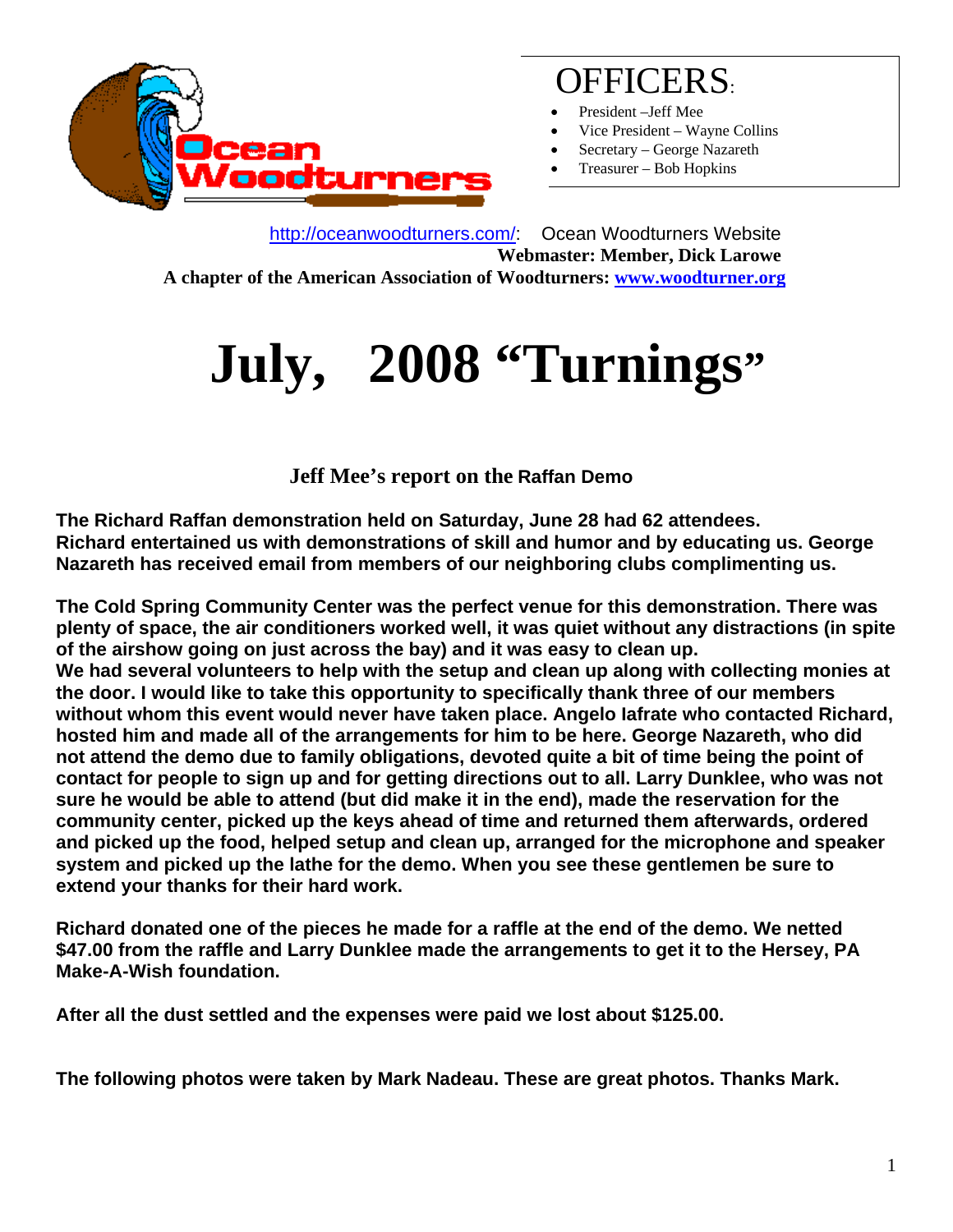

Raffan discussing box-making **Back-hollowing box lid** 





**Shaping outside of bowl <b>Franch** Hollowing bowl





Microwaved Madrone Burl vessel Raffan's wrap-up with Q & A

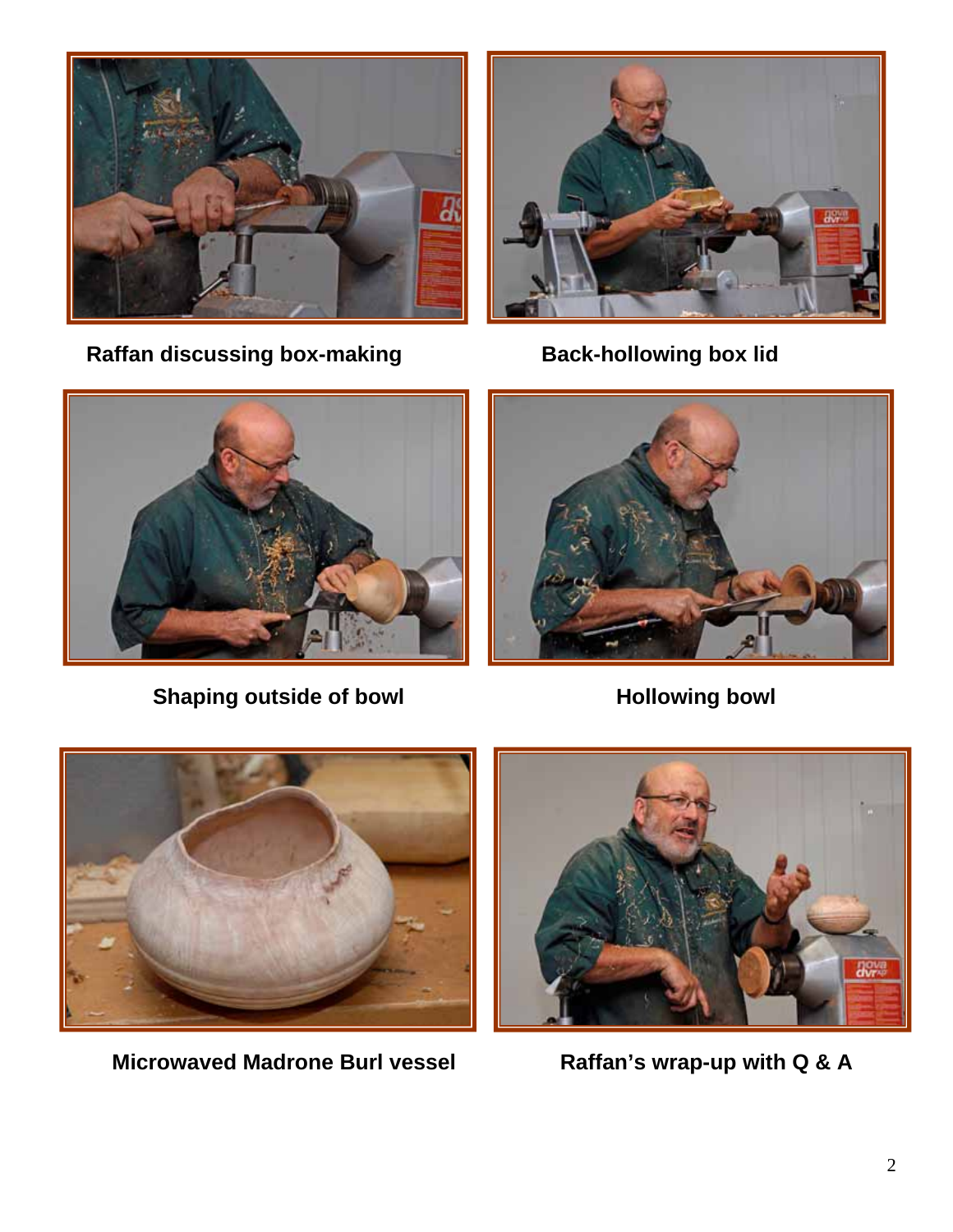#### **Raffan's work**



### **More of Raffan's work**